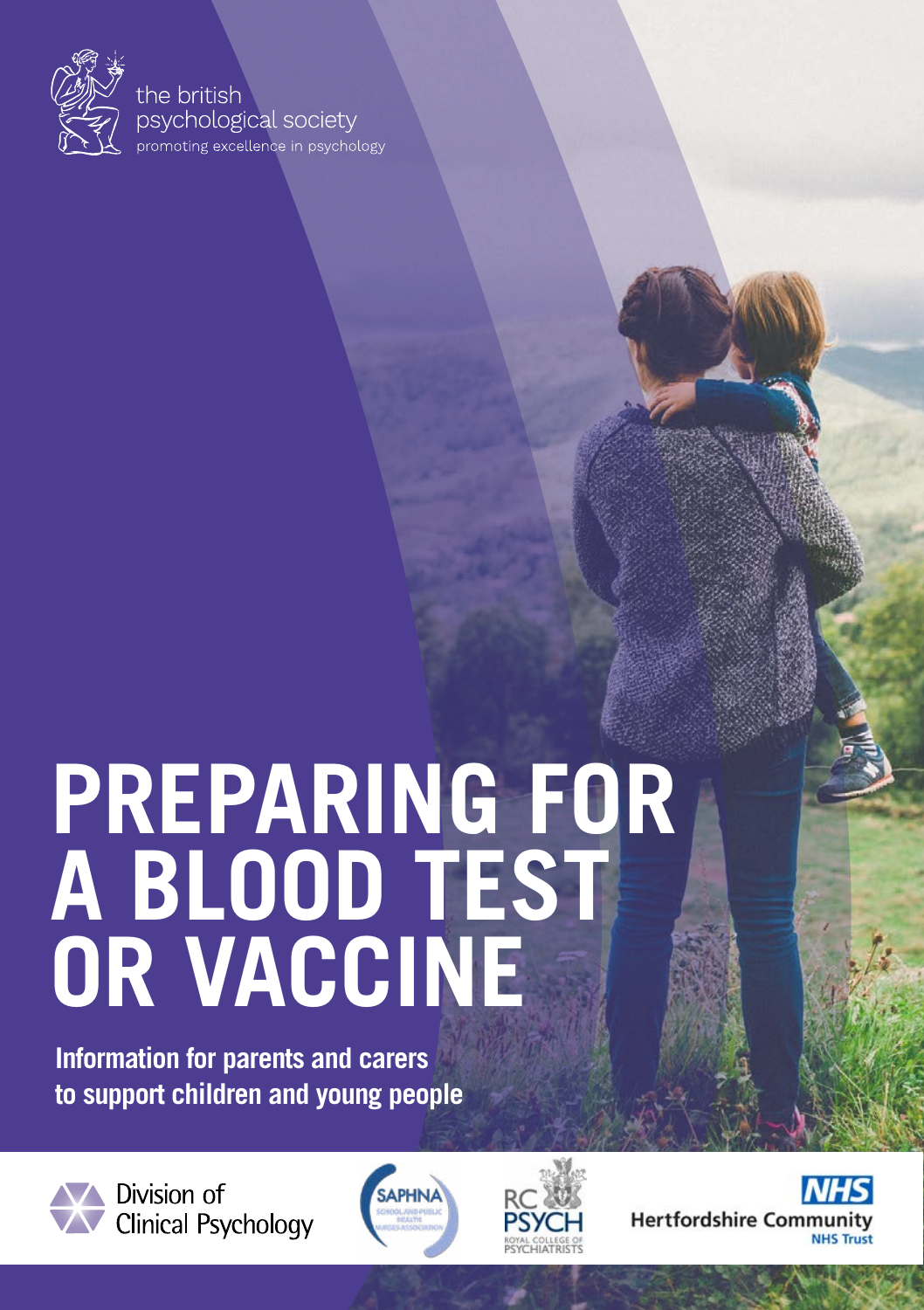

### **PREPARING FOR YOUR CHILD'S BLOOD TEST OR VACCINE**

The child or young person you have responsibility for has been offered a vaccine or blood test. There are ways to help this go as smoothly as possible. Sometimes children and young people or even their adults can be a bit worried. This is a normal response. The following tips can help.

We have created a plan, which you can help your child or young person to complete. The purpose is to help the child be involved in decisions, and to focus on what they can change. When a child or young person knows what is happening and why, it provides a sense of control. This can help with thoughts, feelings and behaviours at the appointment and help them to have the best experience they can.

There are lots of ways you can help your child or young person to prepare for their appointment.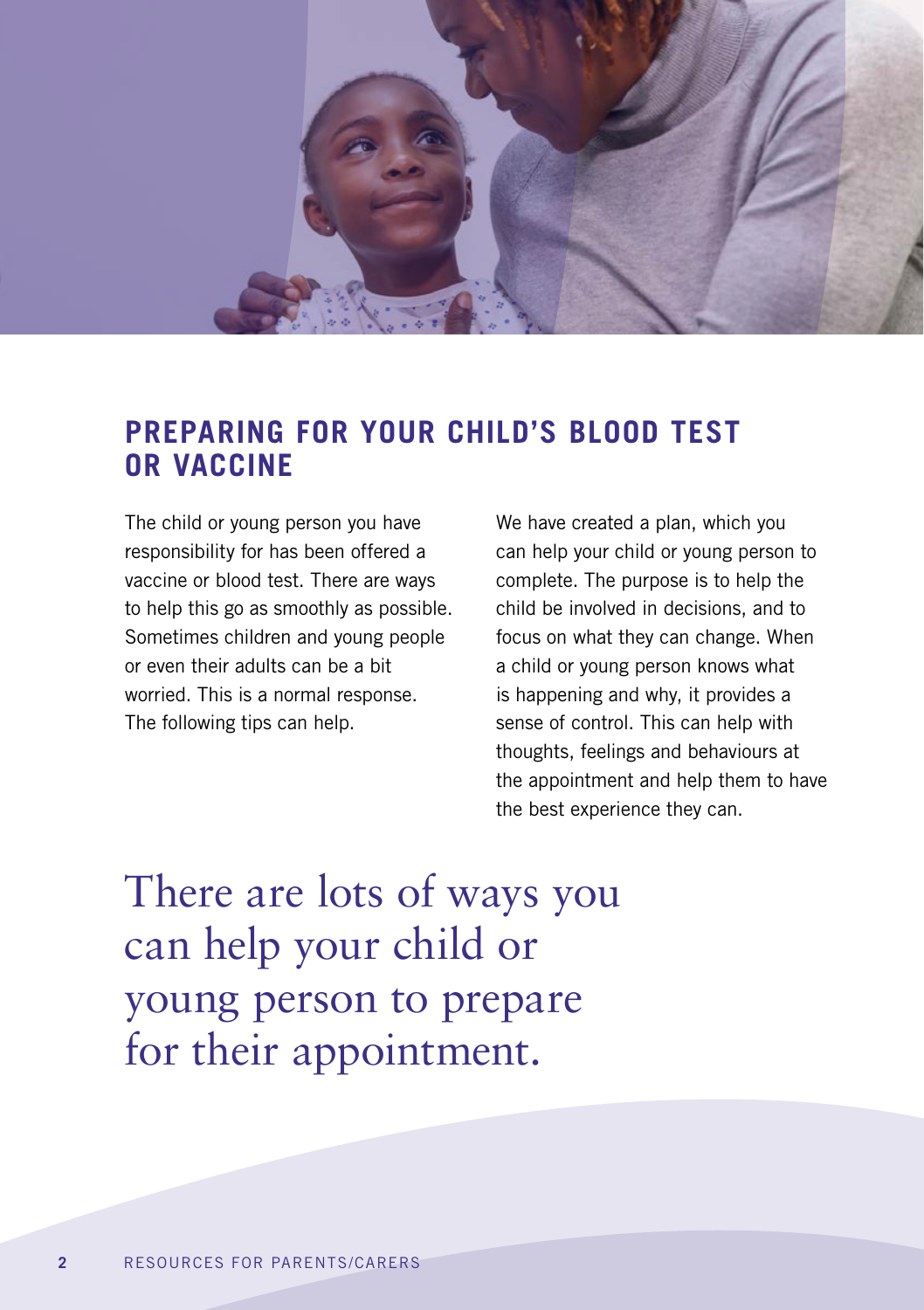## **IT WILL REALLY HELP YOUR CHILD OR YOUNG PERSON IF YOU CAN HELP THEM TO COMPLETE THIS PLAN, A FEW DAYS BEFORE THEIR APPOINTMENT**

There are lots of ways you can help them to prepare in the days before their appointment:

Tell your health professional before or at the start of the appointment if your child or young person has fainted before during a procedure, or if they are very afraid of needles.

When calm, chat honestly about what will happen. If they are younger, show what will happen to them by using a teddy. If they are older, talk about what will happen. Go through why they need this done, mention the order that things will happen (e.g. go to clinic, see doctor, have numbing cream if wanted and if available). If you know the clinic will have numbing cream, you can let your child know about this, read any instructions about when to put this on if before the clinic, and help them to know this may 'soften' rather than remove the feeling. Speak truthfully in your own words about the sensation they will feel (like a pinch or scratch, won't take long).

Avoid saying it won't hurt, because we cannot be sure what other people will experience. Every person's experience of pain is different.

**Offer choices** where they are available so that the child or young person feels a sense of control, these can even be either/or choices. See plan for examples of these.

Decide who will go with them to the appointment. If you are ok with needles, your child will benefit from you being at their appointment. If you are very afraid of needles yourself, consider whether there are other safe, trusted adults who can attend instead. You might also want to get help for your own fear of needles. Whichever adult is present with the child can show them how to try to remain calm and cope with something difficult. If they have more than one adult, have your child choose which adult to bring.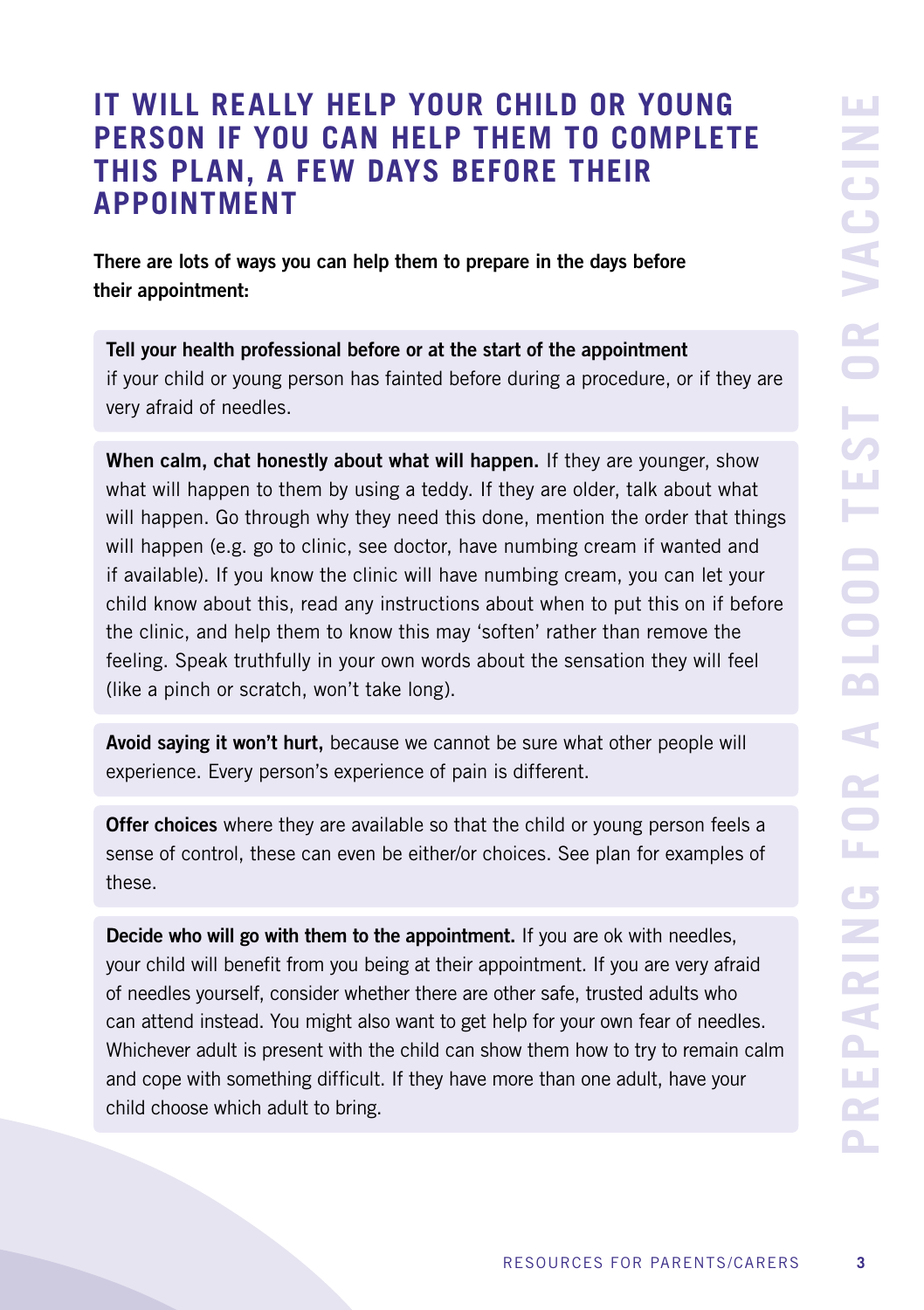Help them choose their position. Encourage them to lie down if they have fainted before. If your child feels faint during the procedure, ask them to lie down. Usually, for most people, sitting upright is helpful. Younger children may want to sit on a parent/carer's knee.

Help them choose how to get comfortable: Have them choose clothing that will be warm enough, and with a sleeve that rolls up. Bring a drink. Would they like their arm to be stroked/hand held? Can they manage to keep their arm still, or might they want help with this?

Help them choose a distraction method and bring this: e.g. toys, books, games, bubbles, music.

Help them choose what you can do together after the appointment.

## **EXERCISES TO PRACTICE**

Help them practice these exercises up to twice daily (See the leaflets for your child or young person):

If your child has fainted before, practice the tense-relax exercise.

If your child is feeling very worried, practice the tummy breathing and my favourite place exercises. For tummy breathing, ensure the tummy goes out, and not just the chest. This breathing exercise will only help if these full breaths are taken.

## **DURING THE PROCEDURE**

It is OK if they cry or shout, and the child should be told this. Stay calm, talk normally, and remind them they can handle big feelings (if they are showing these). Avoid reassuring them that it will be over soon, and instead, be really specific when distracting,

e.g. 'look at teddy/ your book/let's play i-spy/let's blow bubbles/what can we see out of the window?' Talk about their chosen loved people, pets or good memories. Talk them through the tense-relax, tummy breathing or my favourite place exercises when needed.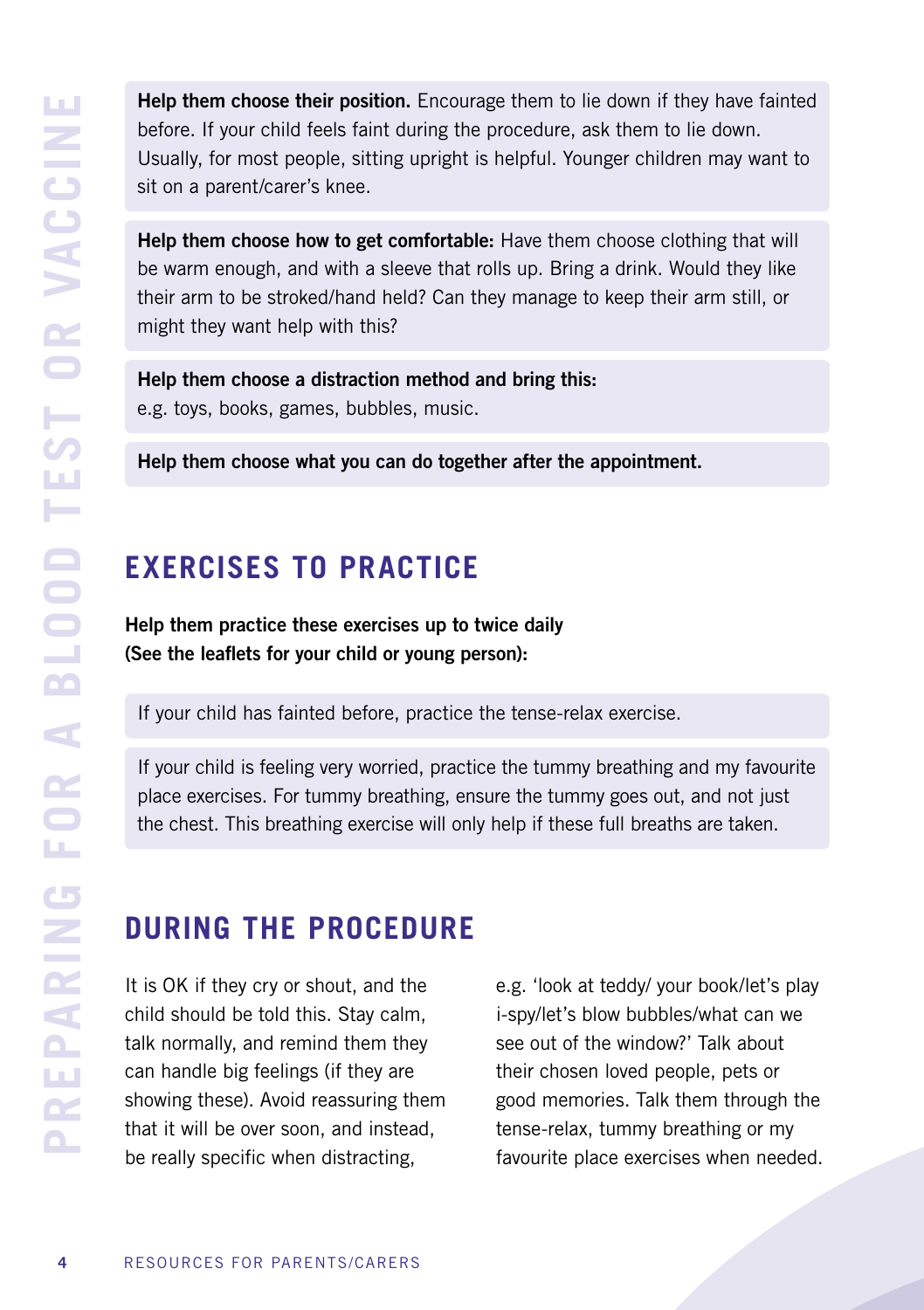## **AUTHORS**

The authors have written this document on behalf of the Division of Clinical Psychology (DCP), one of the divisions of the British Psychological Society (BPS). The DCP works closely with a number of organisations including the NHS, across disciplines, the government, and multiple professional bodies and groups in the voluntary sector, to promote and develop clinical psychology as a body of knowledge and skills.

These leaflets intend to provide a preventative resource for everyone, as well as support for those who have a needle phobia, defined as avoiding the procedure itself, (Orenius & Sailus, 2018).

#### **LEAD AUTHOR**

Fiona Mack**ay,** Clinical Associate in Applied Psychology (Children and Young People)/Public Health and Wellbeing Development Officer. The Edinburgh Practice/ Luton Borough Council. The Scottish Representative for the BPS's Public Health and Prevention Task Force. Representative on the DCP Scotland Committee.

#### **SECOND AUTHOR**

Professor Nicola Doherty, Consultant Lead Clinical Psychologist/Visiting Professor. Paediatric Psychology Service/Ulster University Western Trust. Committee Member of the Faculty of Children and Young People, BPS. Chair of The Paediatric Psychology Network.

#### **ACKNOWLEDGEMENT OF COLLABORATIVE SUPPORT**

Dr Helen Griffiths, Consultant Clinical Psychologist, Children's Psychological Medicine, Oxford University Hospital. Chair of The Faculty of Children and Young People, BPS.

Dr Tony Wainwright, Consultant Clinical Psychologist. Co-chair of BPS Public Health and Prevention Sub-Committee.

Noreen Hussain, Podiatrist, Luton Borough Council.